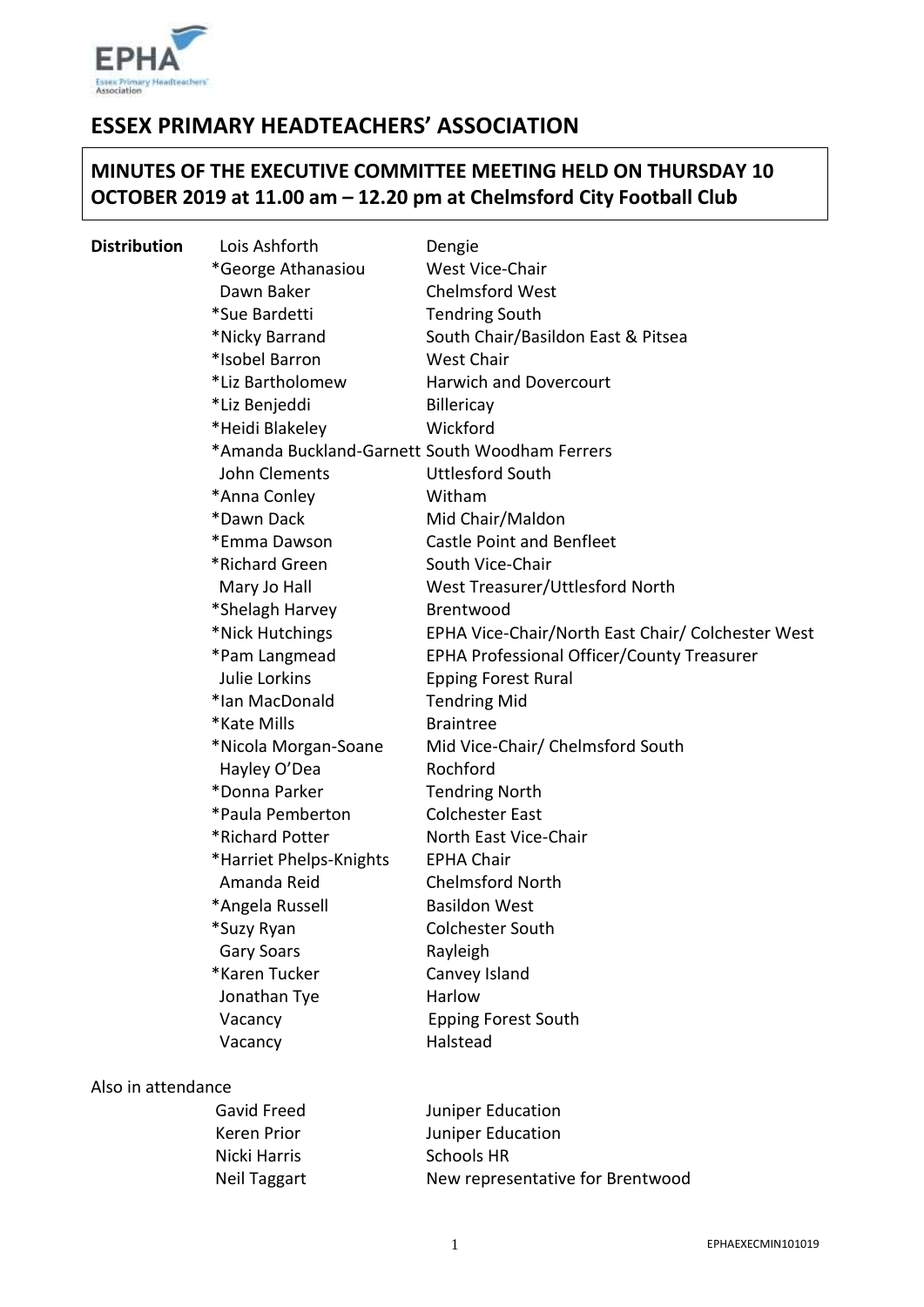

#### **1. WELCOME AND APOLOGIES FOR ABSENCE**

Harriet Phelps-Knights, the EPHA Chair, welcomed everyone to the meeting, including new colleagues on the EPHA Executive:

- Richard Green, the new South Vice-Chair
- Richard Potter, the new North East Vice-Chair
- Liz Bartholomew, representing headteachers in Harwich and Dovercourt

Gary Soars has been elected as the new representative for Rayleigh (but was unable to attend this meeting).

Apologies were received from:

- Lois Ashforth Dengie
- John Clements Uttlesford South
- Dawn Baker Chelmsford West
- Mary Jo Hall West Treasurer/Uttlesford North
- Julie Lorkins Epping Forest Rural
- Hayley O'Dea Rochford
- Amanda Reid Chelmsford North
- Gary Soars Rayleigh
- Jonathan Tye Harlow

#### **2. BUSINESS INTERESTS REGISTER**

All Executive members in attendance completed a business interests' form. It was **AGREED** that Executive members who were not at the meeting should be asked to complete a form at the earliest opportunity.

#### **3. MINUTES OF THE PREVIOUS MEETING**

The minutes of the Executive meeting held on 9 May 2019 were confirmed as an accurate record. The following matters arising were raised:

# **a) High Needs funding working group (Minute 3av refers)**

It was noted that a meeting of the High Needs working group, which includes around seven primary headteacher representatives, has not met. It was **AGREED** that the Professional Officer will contact Ralph Holloway to find out whether and when the group will meet.

# **b) Headteacher wellbeing and support (Minute 6 reports)**

At the last meeting the Executive members expressed their concerns about support for headteachers in challenging circumstances, and whether the system of school to school support was being utilised by the Local Authority to help prevent issues arising and support vulnerable schools. The Professional Officer noted that she had read about a new group, Heads Up, which has been established by James Pope (former headteacher of Marlwood School which featured in the BBC *School* programme in 2017). The group has been set up to support headteachers who are leaving or have left headship as a result of external pressures (including Ofsted outcomes, and decisions made by Trusts

**Executive members not in attendance**

**Professional Officer**

**Action**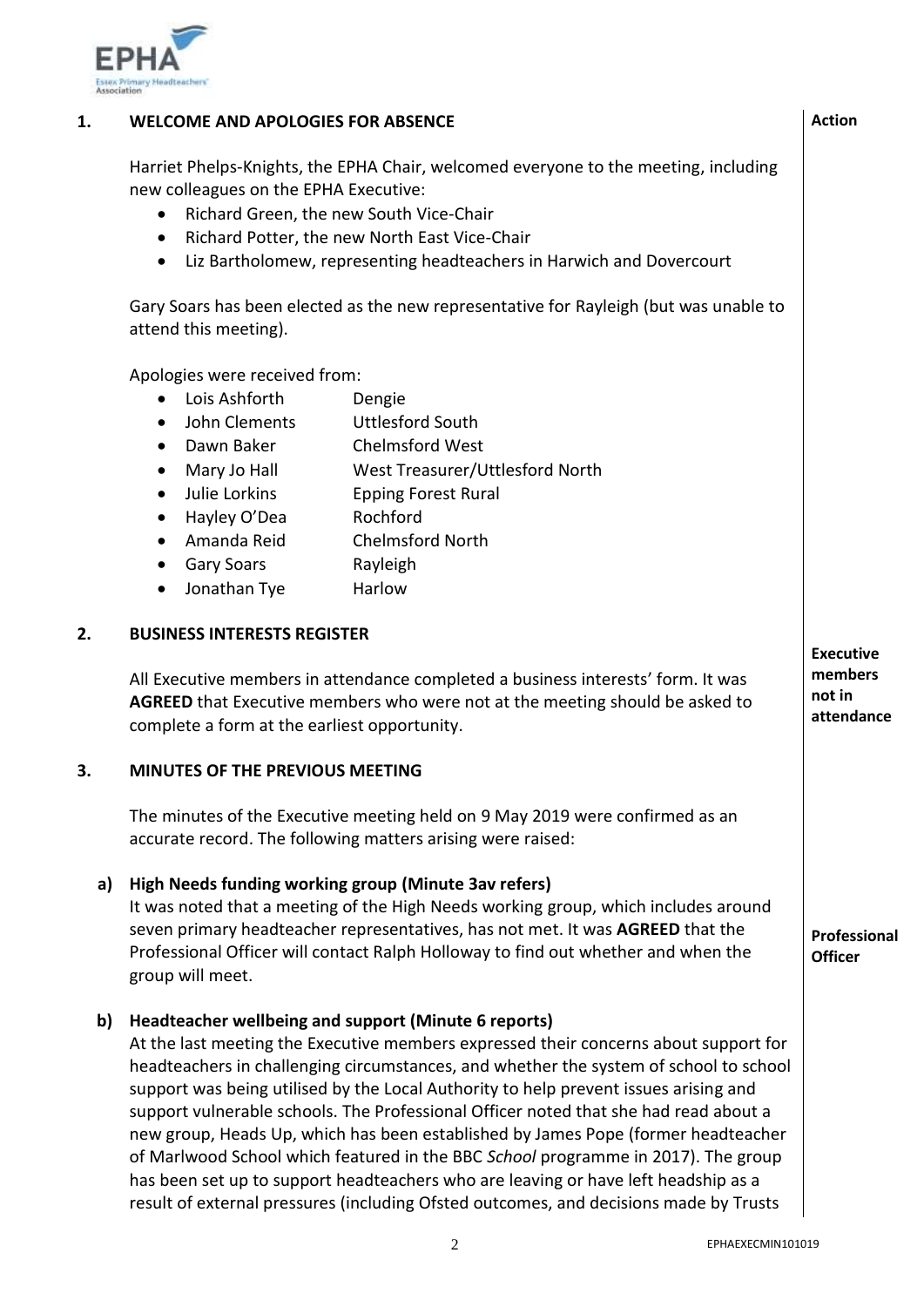

or local authorities). It was **AGREED** that the Professional Officer should contact James Pope to discuss the support that the group can offer. **Professional Officer**

#### **4. PRIORITIES FOR EPHA FOR THE 2019/20 YEAR**

The Chair of EPHA suggested the following priorities a focus for the EPHA Executive in the coming year.

**a) Headteacher well-being and support, including the continuation of the Colleague Supporter programme**

#### **b) Strategic planning with Local Authority**

Including reacting to schools' needs e.g. with appropriate training. For example, offering leadership training in relation to staff wellbeing.

# **c) Training opportunities**

The Chair asked Executive members to feedback if there was anything EPHA should be responding to with training, resources and website updates – ongoing.

#### **d) Working with ESSET effectively and maintaining strong links with ASHE**

#### **e) School funding**

This continues to be a serious issue for most schools, and is becoming more acute as additional cost pressures are added to schools' budgets.

# **f) Pre-school and SEND early identification**

Alongside the impact of the SEND redesign in Essex. The Chair reminded headteachers about the workshops being run by the Local Authority to explain the redesigned SEND structure and workforce.

#### **g) Medical conditions in school**

The Chair suggested that they are becoming wider and weirder, management of conditions (diabetes, etc) training, proactive LA, partnership board - lack of support from health.

Executive members gave a number of examples of the challenging medical conditions – and medicines – which schools are being asked to manage. In one case a headteacher noted that parents had provided medicine for their child which had been bought online. Schools are being asked to manage controlled substances, such as Medikinet, and they have insufficient support and training to do so. It was argued that advice from the DfE or LA does not keep up with the high level of medical needs that schools have to manage.

A number of ideas to support schools were suggested:

- i) To ask Tanya Callman to include this issue in the Equalities training taking place in the spring term.
- ii) To discuss this as part of a wider issue of support from health professionals, taking the issue to the Children's Partnership Board.
- iii) Discussion later in the morning with the Local Authority.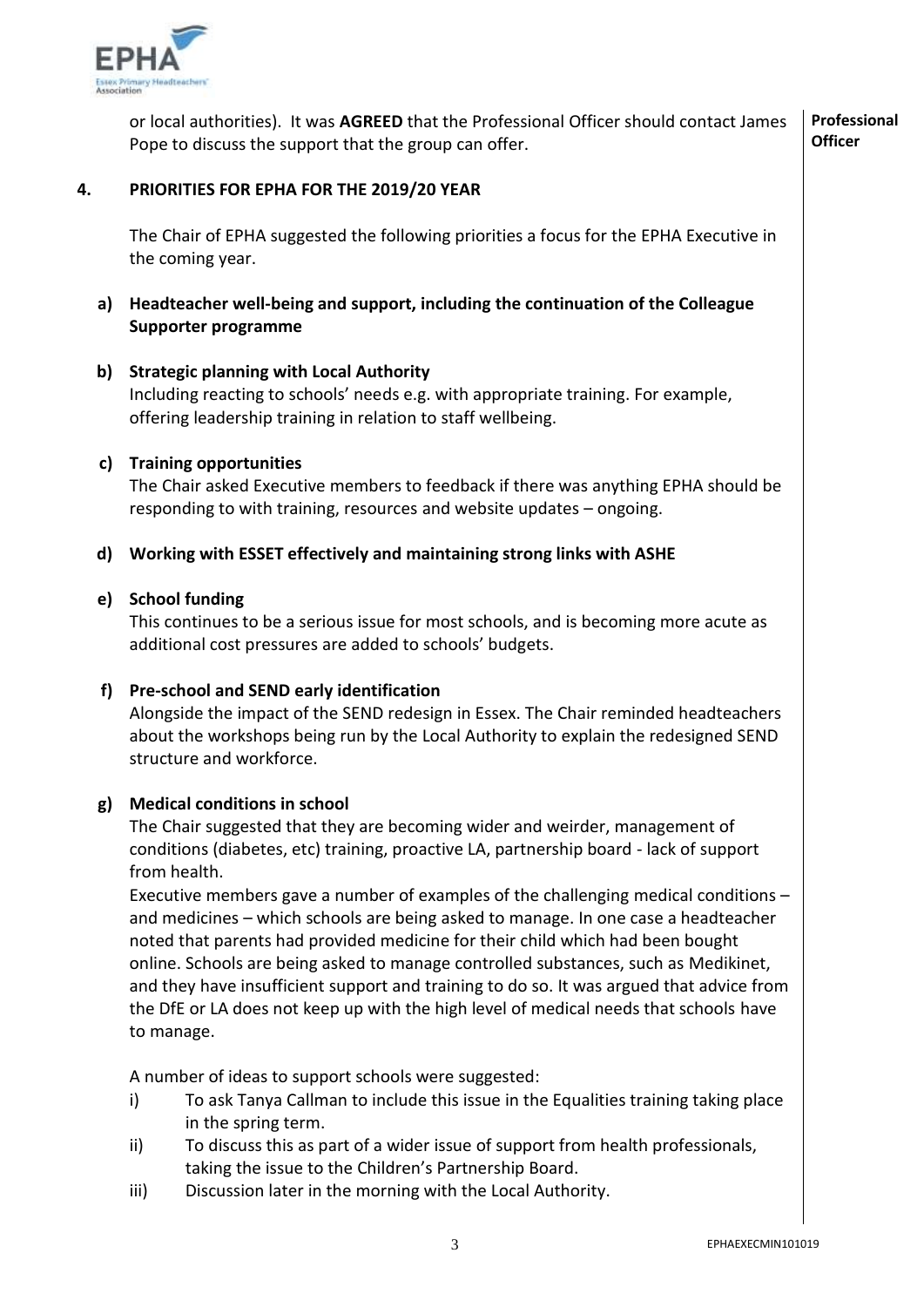

# **h) Termly headteacher meetings**

Continuing to ensure that that the termly headteacher meetings are worthwhile and informative. It was noted that the meetings are fully funded by EPHA and that the Association should therefore take the lead on the agenda and content of the meetings.

# **5. ESSEX TEACHING AWARDS**

At the last Executive meeting the group discussed whether or not EPHA should sponsor a category at the Essex Teaching Awards (possibly the Primary Headteacher of the Year Award, at a cost of about £1,000). At that meeting there was divided opinion and it was agreed that Executive members should discuss this issue with their local colleagues.

It was noted that the Essex Teaching Awards are now better supported than in previous years and the event itself is well run. However, Executive members continued to be split and several reported that there colleagues were against the Association offering financial support. A vote was taken to decide whether or not EPHA should support the Awards financially. The vote resulted in

- 8 in favour of sponsoring the Awards:
- 11 against
- 5 abstaining.

It was therefore decided NOT to sponsor the Awards, and the Professional Officer **AGREED** to let Heather Faulkner know the decision.

#### **6. EPHA REPRESENTATION ON GROUPS AND COMMITTEES**

#### **i) Leadership Group meeting**

The EPHA Chair reported that the EPHA Leadership Group (Chair, Professional Officer and Area Chairs) met with the Education Director, Assistant Directors and (some of) the quadrant leads for Early Years and Education on 10 September 2019. The meeting focused on a number of issues including the SEND restructure, provisional outcomes for 2019 and the change to the system for identifying and allocating LA support for schools.

Clare Kershaw noted that there had been good results for Essex overall, particularly at primary. 66% combined, 7% rise from 2019. This puts Essex  $61<sup>st</sup>$  in the national ranking (in the statistical first release) (second quartile).

The challenge for improvement will be in reading and maths – progress in both from KS1 to 2 was negative. The gap between boys and girls remains large. It was noted that there was a drop in reading nationally.

Tendring still remains contextually a challenge. The deprivation index in Tendring compares with Basildon, but the results are considerably lower. At the meeting, Philippa Holliday (Assistant Director for North East) noted that the pedagogy and culture in Tendring needs to reflect the community in the district. The Local Authority is working closely with Social Care and the rollout of the TPP (Trauma Practice Programme) to support Tendring schools.

At the meeting, EPHA Chairs requested a review of the effectiveness of the SLIS Partnerships, in particular where the partnerships are small and not necessarily helpful **Professional Officer**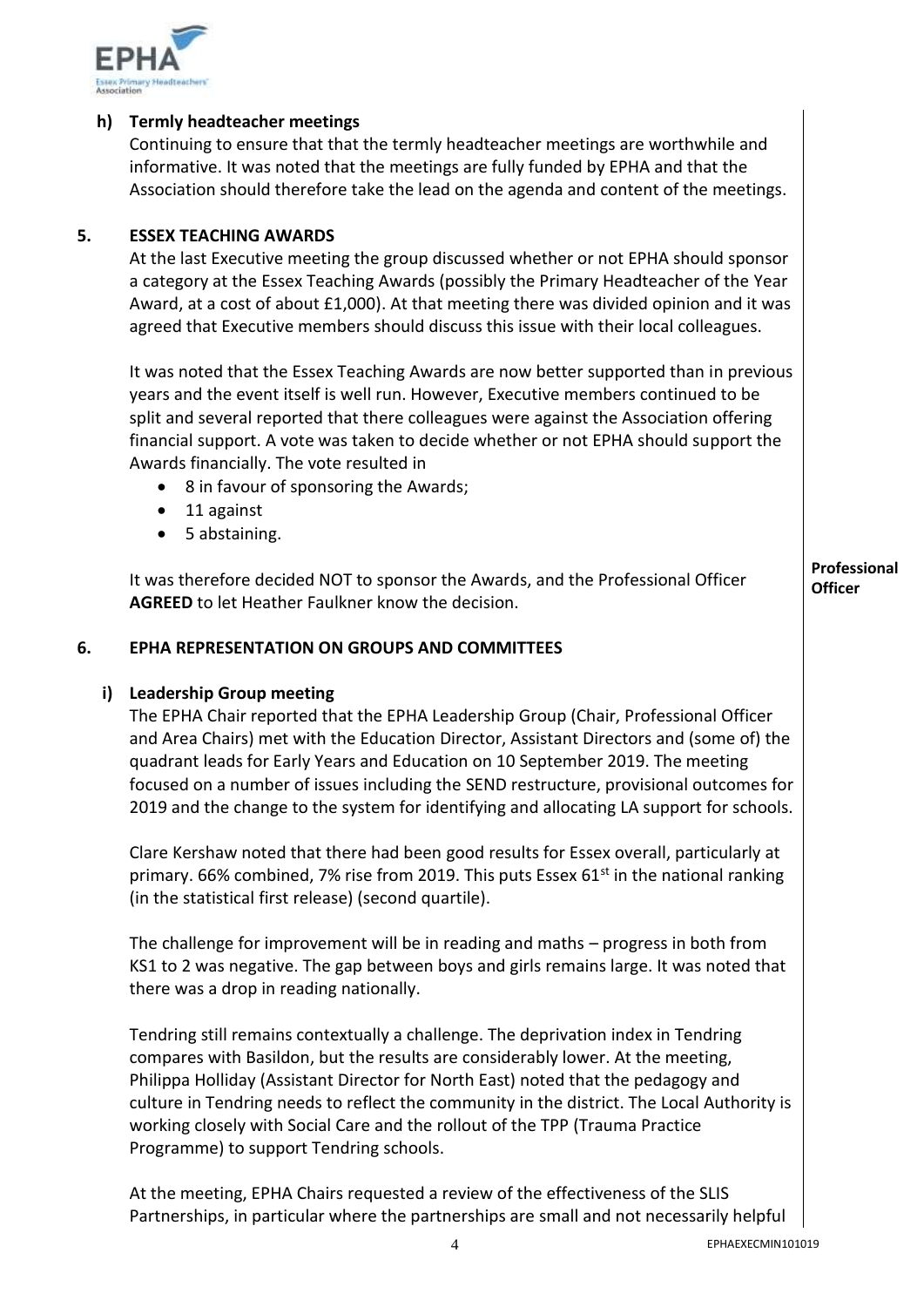

in providing continuing school to school support. Clare agreed to take this back to the SLIS Project Board.

# SEND redesign

Clare confirmed that appointments to the SEND workforce have now been made. There are some vacancies as staff have left or have not been successful at interview. We asked for clear communication to schools about the transition arrangements, particularly where there are gaps in service. We discussed the need for outreach from Special Schools and enhanced provisions to be developed, to capitalise on their expertise and specialisms.

The Inclusion statement was discussed and it was noted that the Professional Officer is conducting a survey during headteacher briefings to explore the reasons that school have, or have not signed up to the statement.

# EWHMS support

There have been two appointments of co-ordinators to map and co-ordinate an overview of Tier 1 – 4 EWHMS activity. Beth Brown and Lianne Canning (currently in the specialist teacher team) have been appointed to the EWMHS co-ordinator roles and a key initial role will be to map EWHMS services and support across the county. The EWHMS helpline has been re-established.

#### Schools Broadband Service

A final decision to close the Schools Broadband Service was made by Cabinet on Tuesday 17<sup>th</sup> September. The Professional Officer wrote a statement for Cllr Gooding, supporting the decision.

ENTRST jumped the gun and has already contacted schools and has set up meetings to discuss the new provision. It was noted that they have advised schools that they do not have information about existing contracts with schools, although the involvement of EC Service managers at the workshops would suggest otherwise.

#### Headteacher support

Clare confirmed that she had met with Jo Barclay and Nicki Harris to work on a document aimed to support headteachers, particularly with critical incidents. She is due to meet soon with the critical incident team and will report back at the Executive meeting.

# Supporting success, enabling excellence

The Assistant Directors introduced the new system, replacing the Excellence in Essex document. SEP days will now be allocated to individual schools based on their need for support in a number of areas, including attendance, Early Years, SEND, disadvantaged, gender, school performance (Ofsted, phonics, KS1, KS2 etc), other intelligence (including leadership), exclusions and safeguarding. Need will be largely determined by a desk-top exercise undertaken by the SEPs, followed by a visit to the school and discussion about what and how much support is available.

A maintained school with a very high need for support could potentially be offered up to 9 days of improvement support; an academy up to 3 days of support.

SLIS and other partnerships will now be allocated 3 days (whatever their size) to support strategic partnership effectiveness and development.

Support will be from other quadrant team members as well as the SEP, e.g. attendance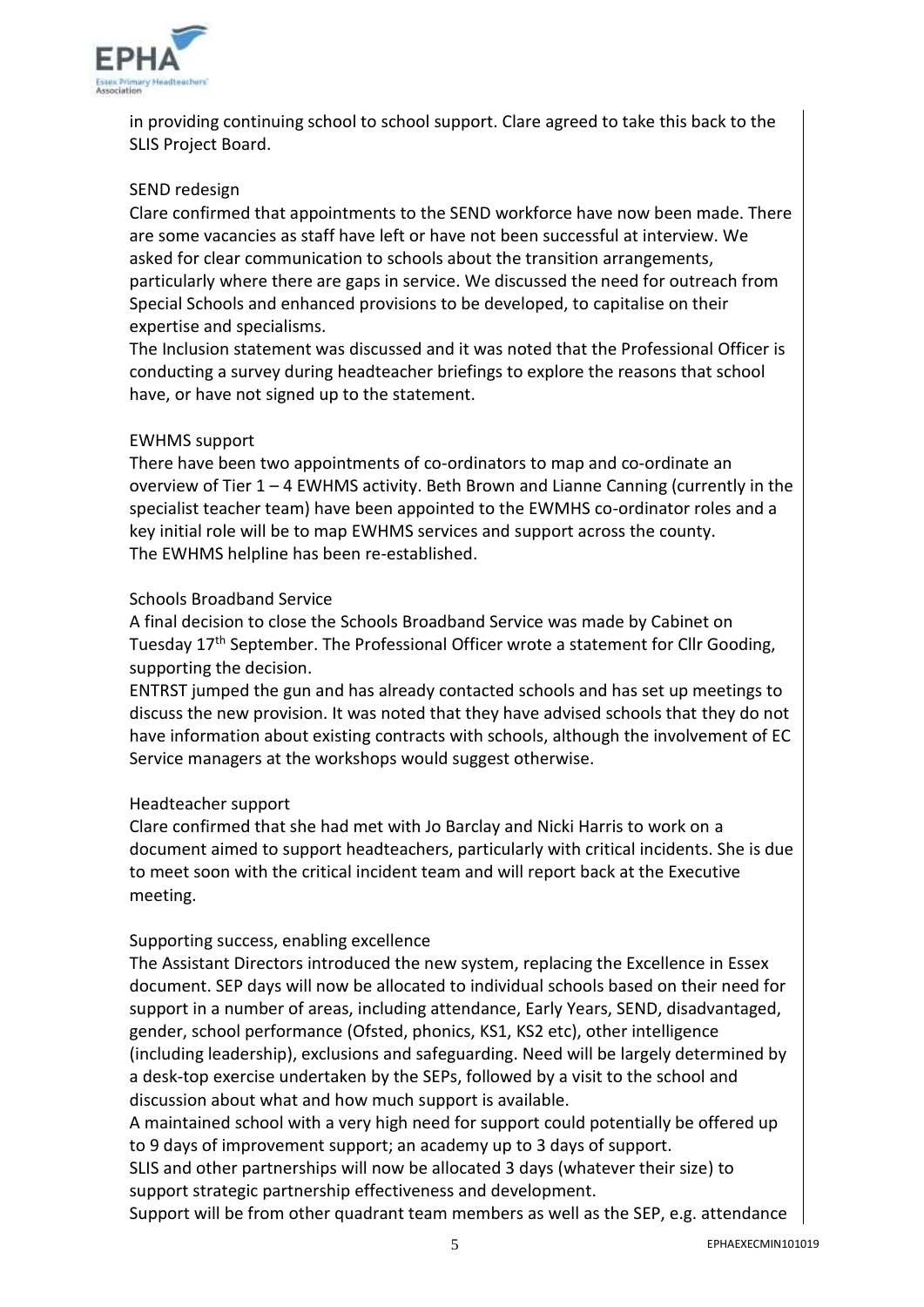

specialists, depending on the indication of need

At the meeting the EPHA Executive members stressed that, whilst they welcomed first sight of this system, they did not want it suggested that this had been a consultation, as the document was presented as a final version.

# Termly headteacher meetings

The content of the termly area EPHA meetings continue to be a point of discussion with the LA; EPHA shared the evaluations from the summer term meetings, which were very varied. The LA are keen to showcase good practice, we are less keen as the presenter style and content varies so much, and often is not pitched at the right (headteacher) level.

The Executive discussed what they feel would be helpful at headteacher meetings. It was **AGREED** that Clare Kershaw's termly update was always useful, and very much what headteachers wished to hear from the Local Authority. The extensive information updates, often accompanied by poorly written Powerpoint slides, are less helpful. It was agreed that feedback from headteachers and advisers about their experience of inspection under the new Ofsted framework was helpful and should be included at the autumn term meetings.

One of the Headteachers on the Executive who represents Tendring schools noted that headteachers in the district are struggling with exceptionally difficult circumstances, and being "named and shamed" at public meetings, such as the termly headteacher meetings, is unhelpful and extremely bad for their morale.

# **ii) Professional Officer report**

The report gave details of the meetings attended by Pam Langmead on behalf of EPHA. In addition to the attendance at meetings (and writing follow up reports), her work for EPHA has included:

- Information, emails and communications with all headteachers;
- Responding to queries and actions from the Executive, ECC, other association officers, interested companies;
- Individual support for headteachers when issues arise;
- Identifying and supporting new headteachers;
- Managing the Colleague Supporter programme;
- Briefings to headteacher groups 27 partnerships/clusters are now holding termly briefings – researching and writing briefing notes and presentations –and keeping them up to date as new directives, guidance and documents are introduced;
- Governor training on the new Ofsted framework;
- Writing 7 minute staff meetings County Lines, and the new Ofsted framework, plus a checklist following the notification phone call. Also an update of all of the existing materials, to ensure that they are up to date with new guidance;
- Updating support materials for schools, including statutory policy lists, website lists, and the Support Directory;
- Organisation and management of the exclusions training for the autumn term, and planning Equality Act training;
- Organisation and management of the area meetings in the summer and autumn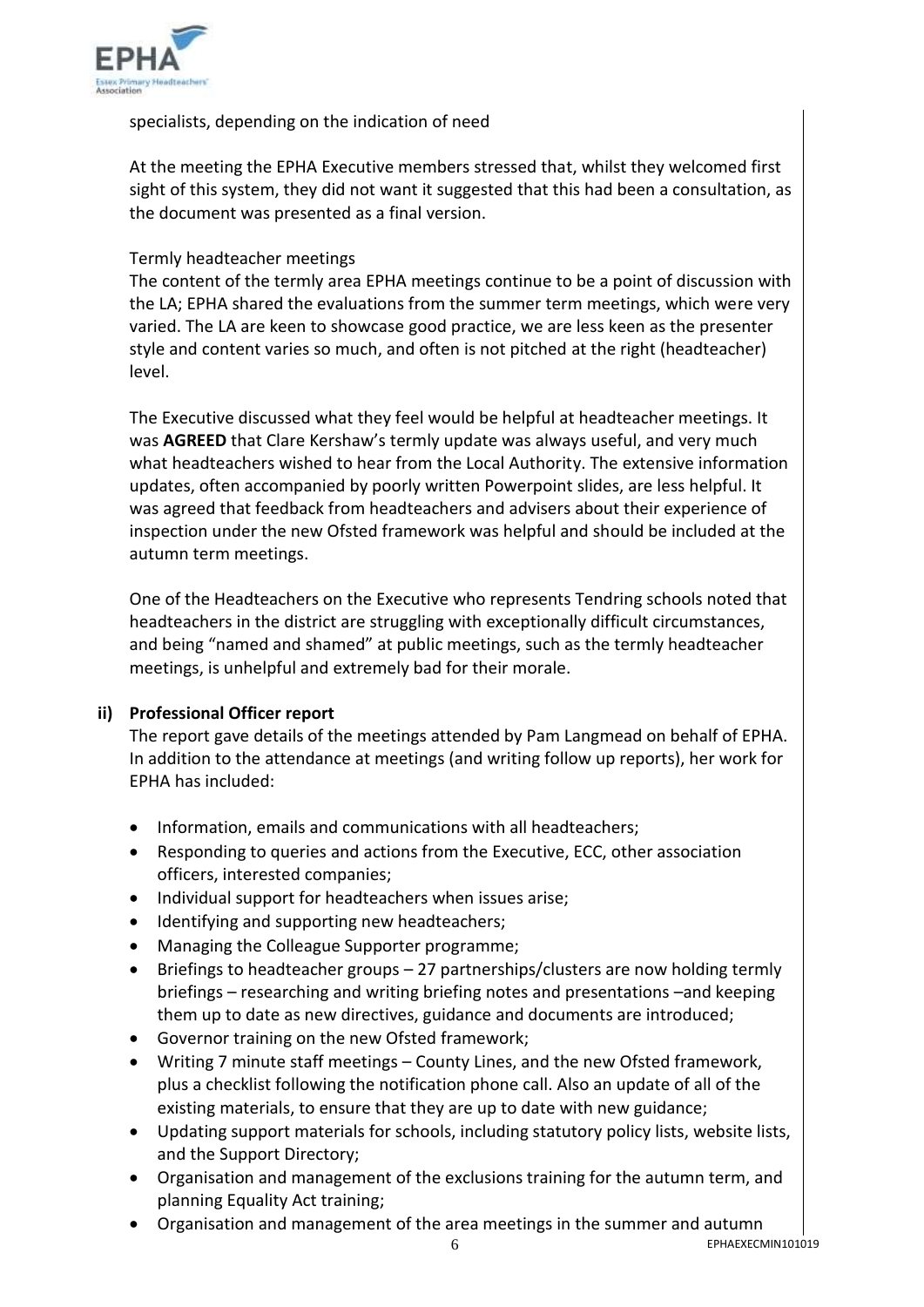

terms;

- Organisation and management of the WEPHA conferences;
- Managing the EPHA finances: paying claims and invoices (including from Colleague Supporters), supporting area treasurers, producing reports, paying in cheques;
- Managing the bookings, organising and running the Deputy Headteacher conference, future planning for Heads' conference;
- Updating EPHA records and website;
- Other tasks as required.

# **iii) South Quadrant School Led Improvement meeting**

Nicky Barrand attended this meeting. She noted that the bulk of the meeting tends to be a "list" of local activities and TSA offerings, but that the recent SEND Autism conference was well-received and reasonably priced, with excellent speakers and useful information.

# **iv) Early Years Transformation meeting**

Kate Mills and Shelagh Harvey attended this meeting representing primary headteachers. Both felt that it was useful and made a good start in determining a strategy for early years. There is a focus on school readiness and developing clarity and consistency across agencies. Concerns were expressed about the lack of engagement from health.

# **v) Teaching Schools**

Richard Potter is a member of a DfE panel considering the changes to the teaching school landscape. Funding is being redirected and the existing TSAs are being replaced by Centres of Excellence- there will be 3 across wider Essex. Richard noted that the direction of travel seems uncertain.

# **vi) Social Care/Education Forum**

Nick Hutchings reported back on the Education Forum in North East, which brings together colleagues from education and social care. He noted that there is a drive to identify and support vulnerable families, using the new Families in Need funding and support system, previously Family Solutions.

# **vii) Schools Forum report**

It was noted that a number of EPHA Executive members are on the Schools Forum, including Sue Bardetti, Richard Green, Harriet Phelps-Knights and Richard Potter. The EPHA Professional Officer also attends Schools Forum and usually substitutes for a primary headteacher representative when they are absent.

Despite Government rhetoric about increased funding going to education, the Local Authority is being cautious in its assessment of how much funding will be available for Essex schools. The Finance sub-group is in the process of considering a number of funding models. Although the DfE is putting pressure on all LAs to adopt the National Funding Formula, the Schools Forum is continuing to decide an Essex formula based on what it considers to be best (or least worse) for Essex schools.

High Needs Block funding is still a concern and although it hasn't been explicitly stated there is a feeling that there may be another transfer from the Schools Block to offset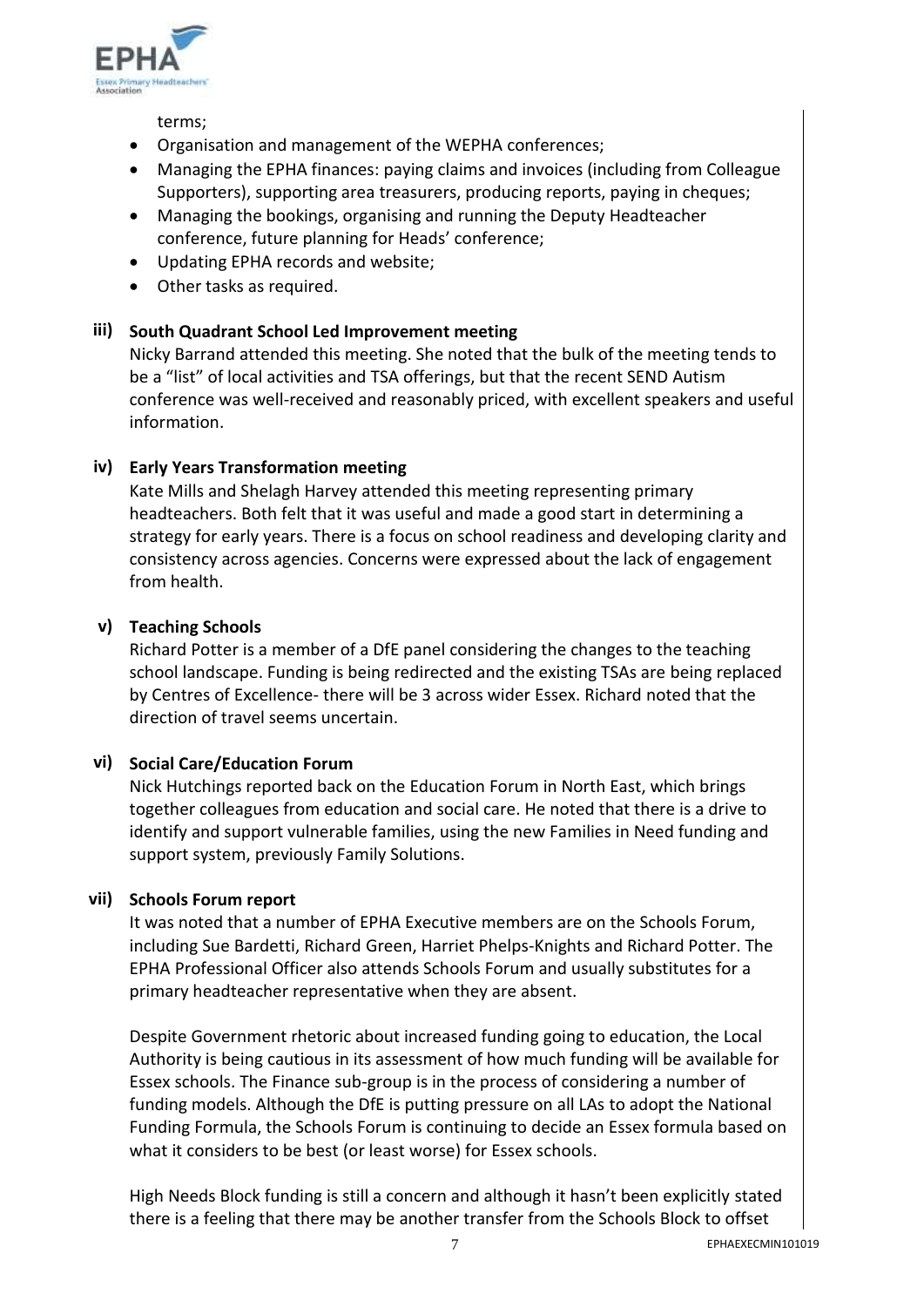

the high over-spend on the High Needs Block. Schools Forum is likely to argue against this, but the LA will have the option of asking the DfE to dis-apply the Schools Forum decision (which it did last year).

# **7. JUNIPER EDUCATION**

Gavin Freed and Keren Prior were welcomed to the meeting. Gavin is the Executive Chairman of Juniper Education, and has 20 years' experience of developing services in the public and private sector. The group's new executive team includes Operations Director Keren Prior, Sales & Marketing Director Jason Oster and Business Development Director Gareth Owen.

Gavin noted that during the (lengthy) sale of EES there were reasonable fears expressed by schools that a new company would increase prices and scrap parts of the service that they did not feel were profitable. He reassured the Executive that the business plan is predicated on historic price rises, as this is what the market will bear. Juniper Education has sent letters to existing customers, including Essex schools, confirming that price rises will link to inflation and that schools now have the opportunity to buy into multi-year contracts at a fixed rather.

He discussed the investment into the services, including Target Tracker. Juniper is aware that there is a technological deficit in the product and  $E1$  million is being invested to build in the functionality to ensure that Target Tracker will continue to be a national market leader.

The other strands of the business will be retained and investment will be made to improve those services. Juniper is also developing a Payroll Service, which will work rationally alongside the HR and finance services. Gavin recognised that the current payroll system that many Essex schools use involves a significant amount of input from schools and that a payroll system could be simpler and more effective.

Gavin and Keren confirmed that they would welcome feedback and suggestions from schools to ensure that they improve services in line with what their customers say they need. It was suggested that a key issue is ensuring that personnel and trainers are kept up to date, and information, advice and training are relevant and current.

#### **8. HR UPDATE**

Nicki Harris, was welcomed to the meeting. She gave the following updates to the EPHA Executive:

#### **Teachers' Pay**

The only change within the School Teachers' Pay and Conditions Document is to pay – 2.75% on minimum and max of all pay ranges and allowances.

As usual, the only obligation is to ensure that all those on the minimum of any range or allowance are on the new minimum amounts, above that the Governing Body has discretion if and by how much to increase.

Government funding available for the 0.75% (DfE has said that schools can afford and have budgeted for 2%)

Pay Policy – only change is to insert the new pay rates

Schools may have also seen various Government announcements about "billions of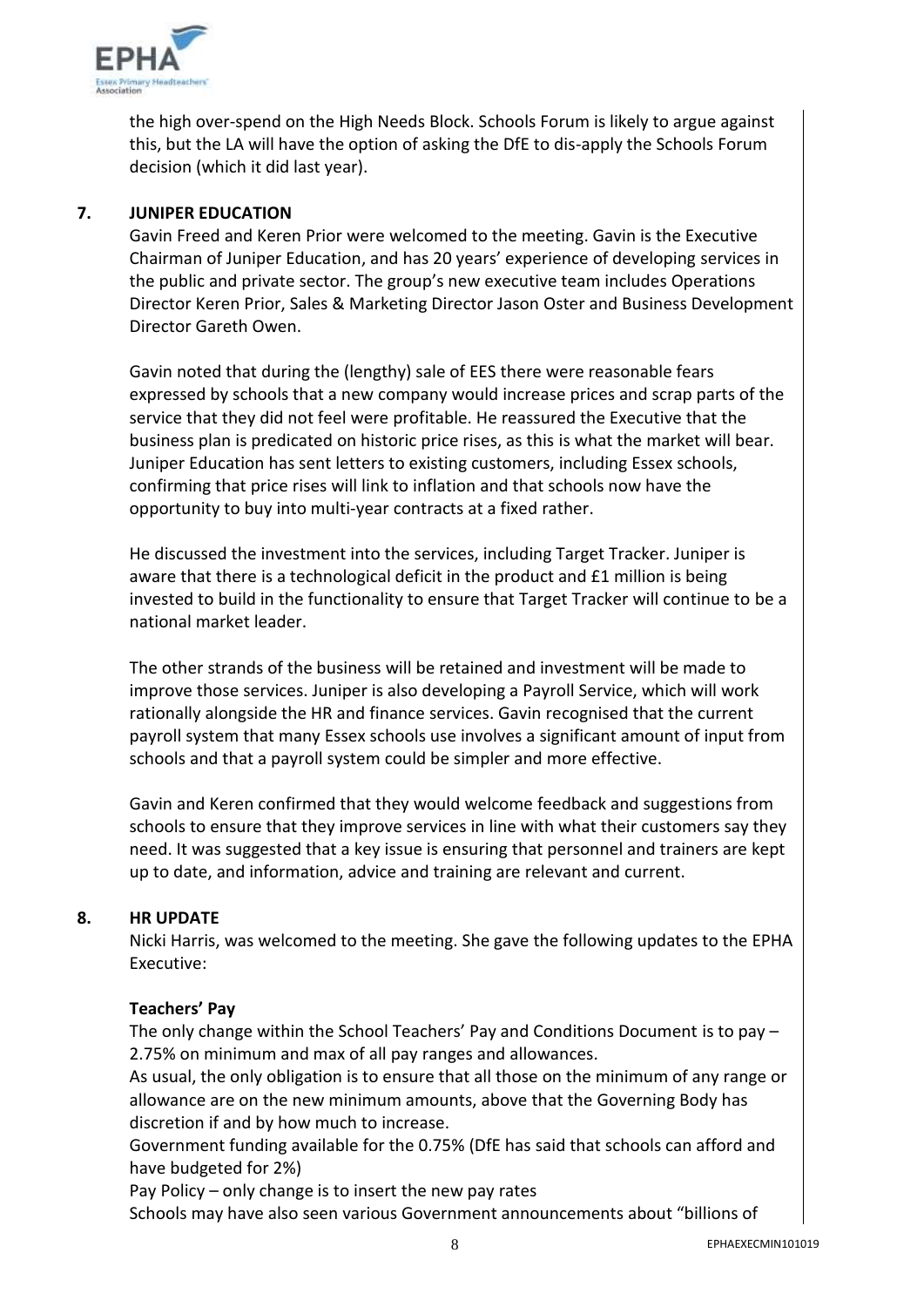

extra money" for schools to cover pay and pension costs for the next 3 years – but that starts in April 2020 so still have to meet the 2% for Sept 19 -March 2020. Also we don't know what pay increases/changes will be in future years so how much will be met by the extra funding

Indications are that next year will see a bigger review of TPCD – including some terms – not just pay. Crystal ball gazing but rumours:

Safeguarding (salary protection)– employers calling for reduction in 3 years safeguarding

Government want to see increase in minimum of Main Pay Range to £30,000 by 2022 – this will have a knock on effect on the rest of the pay range and we believe may mean that Main Pay Range and Upper Pay Range will be merged….

Back to pay scales (with points)…! This will increase costs as will mean where schools have not been applying maximum national increases over the last few years they will have to move back in line with national scale points and values.

# Term Time Working

Brazel v Harpur. The decision came during August 2019 and was not good news. The case concerns a music teacher who was paid by the hour. She worked irregular 'as and when' hours for 32 weeks of the year.

As is general practice in schools, she was paid the agreed rate plus a supplementary amount of 12.07% for holiday pay. The 12.07% is based on 5.6 (the statutory minimum holiday pay under the Working Time Regulations) divided by (46.4 (the working weeks in a year minus statutory holiday) multiplied by 100.

In this particular case, the employer paid the holiday pay at the end of each term at the rate of one third of 12.07% on the hours worked each term. We add the 12.07% to the hourly rate which produces the same effect.

Brazel argued that the correct methodology is as set out in the Employment Rights Act i.e. the employer should take the average earnings in the 12 weeks prior to the

calculation date (excluding any weeks where no hours are worked) and multiply this by 5.6. This would amount, in this particular case to 17.5% of earnings (5.6 weeks holiday, divided by 32 working weeks).

On this basis, the percentage of holiday pay to worked hours is significantly higher than that which a full time (all year) worker would receive and could lead to a bizarre satiation where someone works one week a year and could claim 5.6 weeks leave. Despite this, the Employment Appeal Tribunal and the Court of Appeal both accepted this argument, finding that there was no basis in law for pro-rating holiday pay on the basis of working weeks (although there is of course for part-time hours). Nor, they concluded was there any provision in law which protected full-time workers from less favourable treatment compared to part-time workers. Only the other way round. The implications look like:

As a Court of Appeal judgment, the decision is binding and opens up all employers to similar claims. However we are still awaiting confirmation of whether it will be appealed to the Supreme Court.

If it is not appealed or the decision is upheld by the Supreme Court, it will mean that all term time workers will have to receive a minimum of 5.6 weeks annual leave (some currently receive less as entitlement is pro-rated for weeks worked). We talked earlier about pro-rata entitlement to pay for PHs – the 5.6 weeks statutory leave includes PHs so looks likely this will not be pro-rated following the judgement.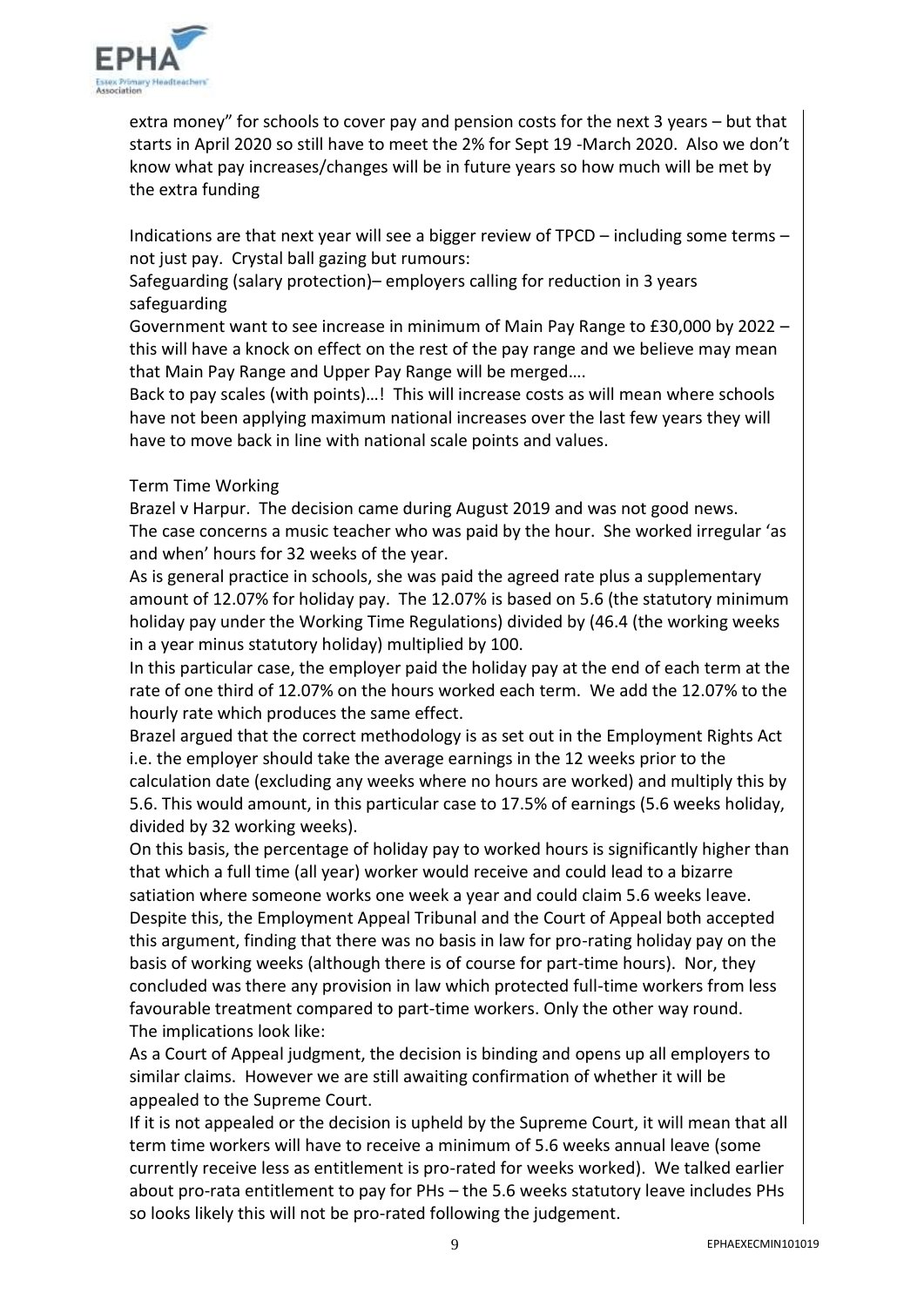

We will need to look particularly at Invigilators and any other workers who work a very limited number of weeks of the year and could, under this judgment accrue a full time leave entitlement.

The methodology and calculation of holiday pay for casual/hourly paid workers might need to be changed.

The general legal opinion is that there will be further cases on this issue as the judgment is controversial. In the meantime we are seeking clarification from the LGA to prepare guidance on the way forward. Our advice is not to act until we have issued advice.

# **Contracts**

Changes in the law from 6 April 2020 requiring Written Particulars (employment contracts) to be issued from day 1 of employment, not within 8 weeks as is currently the law. Most schools/academies do their own contracts already and this hopefully will not be too problematic, but you will need to consider processes to ensure you have all the information you need to issue from (or before) day 1.

The other point is the new requirement to issue a letter of appointment to casual/relief staff (not agency supply – only those directly employed). This has been advisory in the past but will be a requirement from 6 April 2019. Model letters are contained in the contracts packs.

Some Community /VC schools are still getting their contracts produced by Essex Payroll and this will not be possible going forward. They cannot meet the deadlines required and budget cuts mean the service will be ceasing by December 2019.

We did an email to all of these schools and are running/have run some free training sessions

# Employment Law Changes on the horizon

Obviously the political situation is pretty unstable but after years of limited changes in employment law, we have a whole raft potentially coming up. In December 2018 the Good Work Plan was published, setting out the government's vision for the future of the labour market. Even if an alternate Government is elected, employment rights are likely to be high on agenda.

The Government has published consultations covering:

Measures to strengthen protection from workplace sexual harassment (consultation ends Oct 19)

Mandatory duty on employers to prevent sexual harassment in the workplace Strengthen the law on harassment by third parties (e.g. parents)

Introduce a statutory code of practice

Consider what protection should be afforded to volunteers and trainees

Measures to reduce ill health related job losses (including reforms of SSP) (consultation ends Oct 19)

Encourage early intervention by employers for those with long term health conditions (not just those with recognised disability)

Extend SSP to those earning below current limits and support phased returns Improve OH

New right to request workplace adjustments (currently only covers those with disability)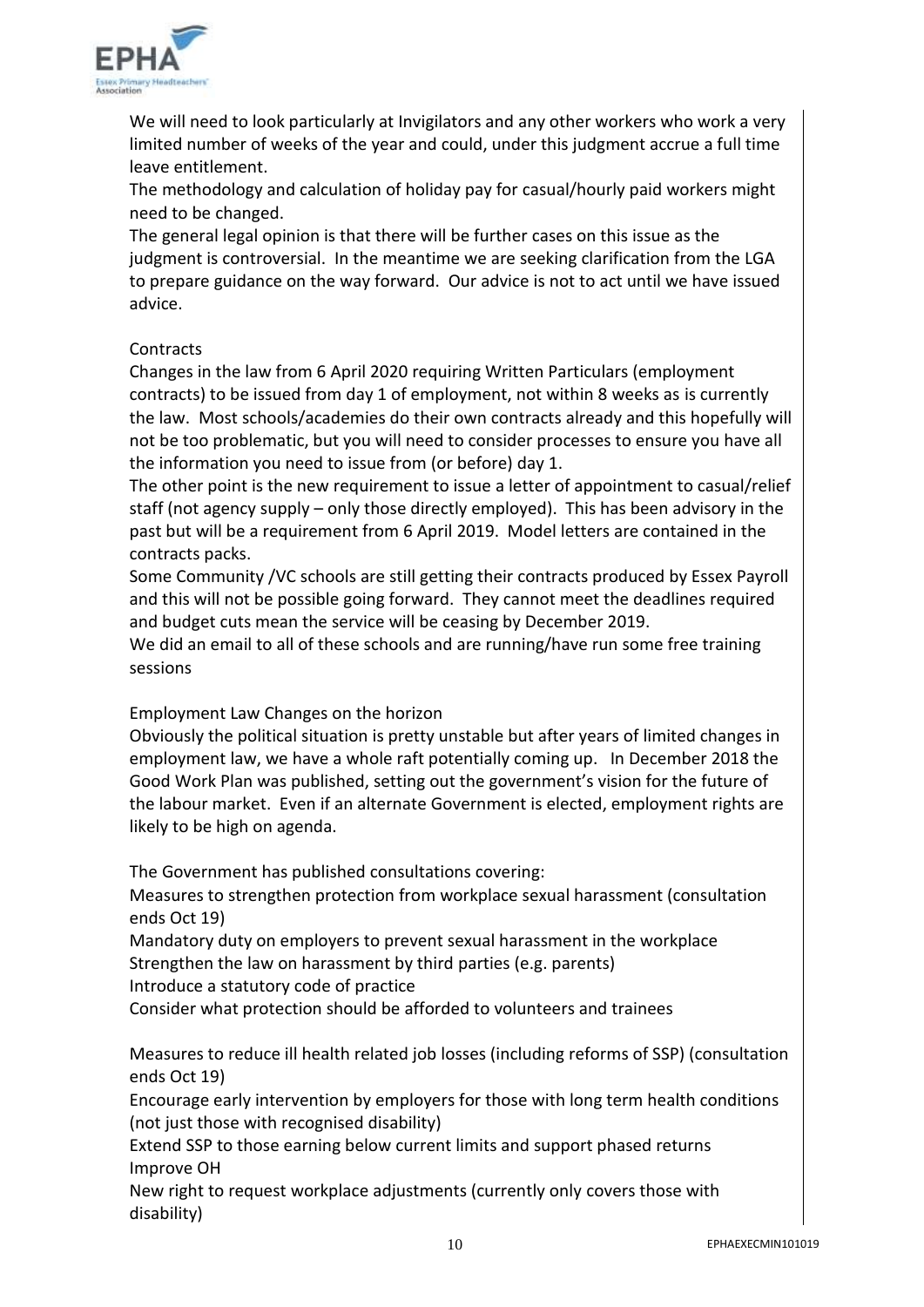

Proposals to improve family-friendly leave and pay to support families (consultations close October/November 19)

Neonatal leave (for those whose baby requires neonatal care) – to be added on end of maternity leave, and possibly paternity leave

Requiring large employers (250+ staff) to publish family friendly and flexible working policies

Overhaul of family friendly leave and pay NB paternity leave to encourage more fathers to take more leave

# In addition

Parental Bereavement leave will come in April 2020. Parents or carers will be entitled to at least two weeks' leave following the loss of a child under the age of 18 or a stillbirth after 24 weeks of pregnancy. Paid if 26 weeks service, unpaid if not.

Extension of redundancy protection: There are proposals to extend redundancy protection following maternity and other family related leave – currently employees on maternity leave have to be offered any suitable employment in redundancy. Proposal is to extend this protection from point of employer being notified of the pregnancy to 6 months after return from maternity (and adoption/shared parental leave). Also propose to give longer to make claims related to pregnancy and maternity (from 3 months to 6 months).

# DfE Policy schedule

The Professional Officer noted that publication of an updated Statutory Policy schedule from the DfE (last one is dated September 2014). This introduces a number of new statutory policies, including one for Newly Qualified Teachers. Nicki noted that this seems unnecessary (as does the requirement for a School Exclusions Policy) as school have to follow national guidance on NQTs probation periods. However, she has been in touch with the NQT team and will produce an induction policy relating to NQTs. Nicki agreed with the view that schools did not need to review every policy annually, despite that recommendation being made by DfE in the new statutory policy list. There are a number of policies that must be reviewed within a statutory time frame, but otherwise schools can continue to determine the review schedule for policies.

It was **AGREED** that it would be very helpful to have an HR update at each of the termly headteacher meetings. The Professional Officer will liaise with Nicki Harris about this. **Professional Officer**

Nicki was thanked for attending the meeting and for her informative update.

#### **9. MATTERS TO BE RAISED WITH THE LOCAL AUTHORITY**

- **i)** Headteacher wellbeing and support
- **ii)** Guidance around administering medicines and support for children with complex medical needs
- **iii)** Local Authority Ofsted briefings Information about those briefings that were cancelled.